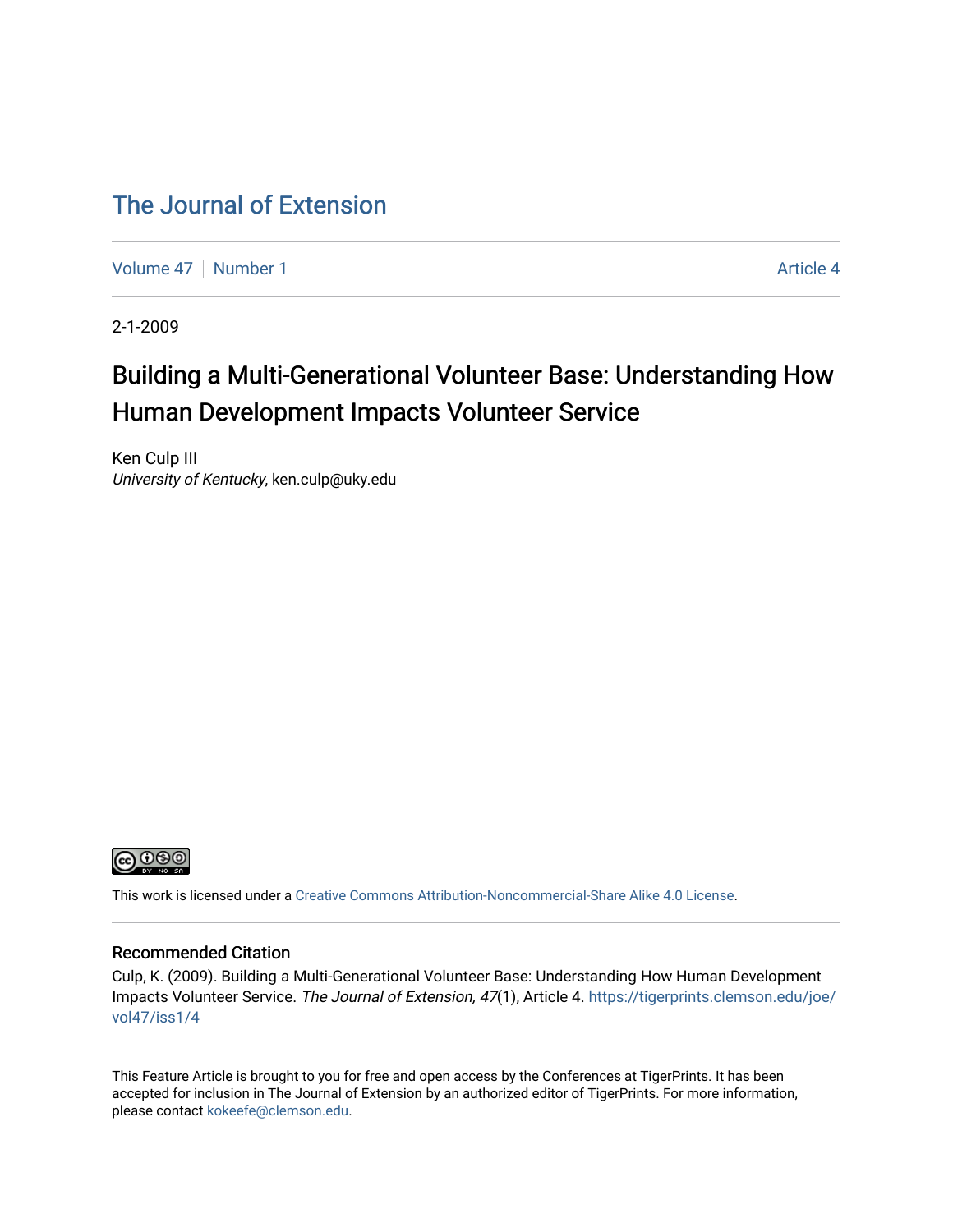

**February 2007 // Volume 45 // Number 1 // Feature Articles // 1FEA5**



Today approximately 20% of the U.S. population lives in rural areas, and fewer than 2% live on farms (CSREES, 2006). As farm life has evolved, newer challenges have surfaced for rural residents. Increased rates of occupational hazards, substance abuse, and chronic disease plague rural families. These new challenges require CES to shift its community role to address these changes. With this evolution, however, the mission of CES continues to be the provision of new information, guided by scientific evidence and inspired by practice (Peters, 2002).

Evolving concerns and focus require new partnerships between CES, colleges, and research centers on the university campus. The rise of health issues as prospective CES concerns predicates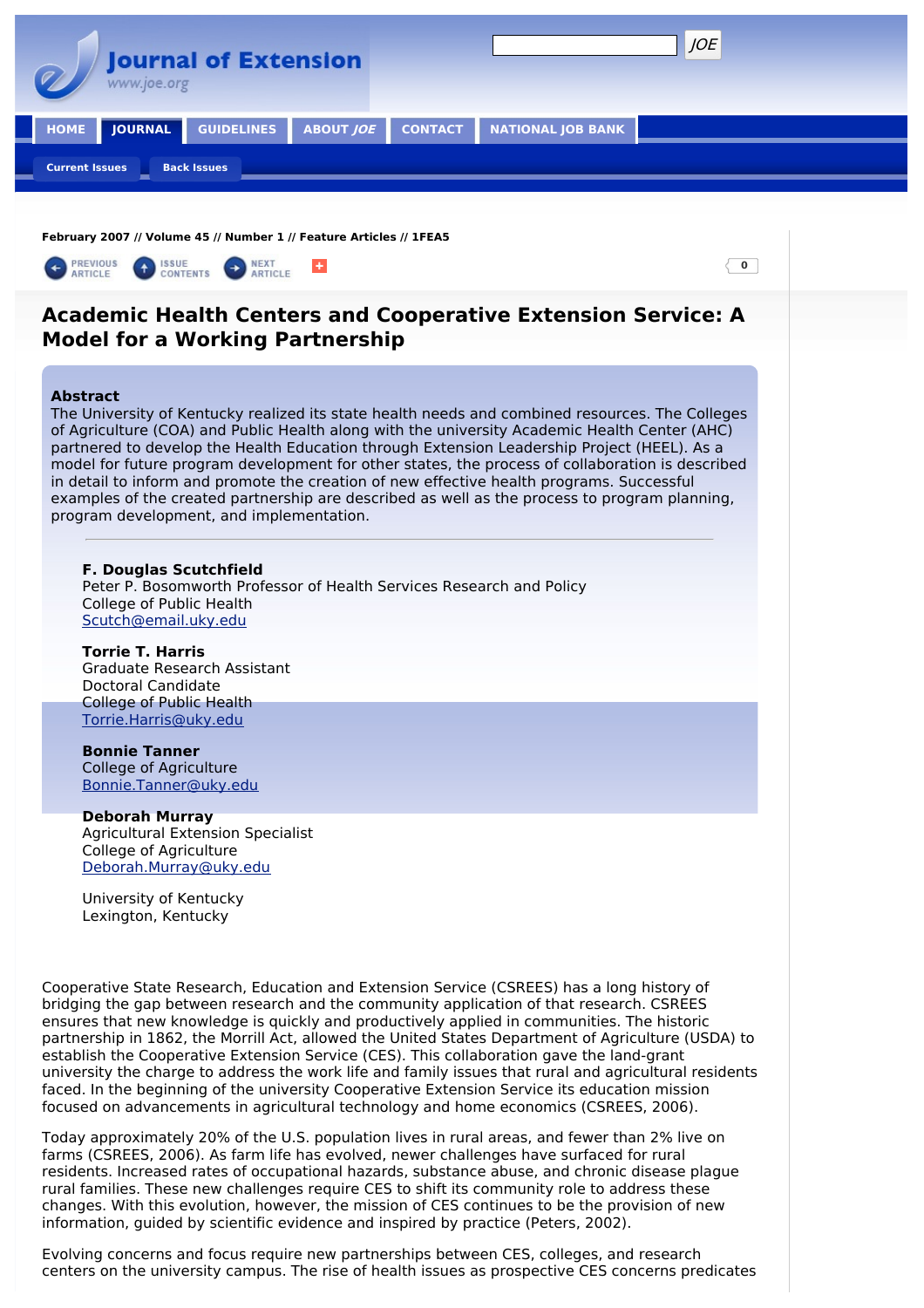a logical new partner, the academic health center (AHC). The AHC is composed of a cluster of health professions school such as medicine, dentistry, allied health and public health, along with one or more teaching hospitals. (AAHC, 2006) The mission of an AHC is to advance leadership and education in health professions as well as research, and the provision of health care. Frequently, community health is also a part of the mission of AHCs.

The relationship between the College of Agriculture (COA), which typically houses CES, and the AHC is frequently difficult due to geographic or administrative separation. In many states, the landgrant institution is in a different university than the state-supported academic health center. This distance makes it difficult for the AHC to partner with CES to provide the results of health research to the community. It limits the ability of the CES to draw on the latest health research and knowledge to develop community health Extension programs. In addition, CES agents have been frequently overlooked as resources for the translation of AHC research into the community.

In some cases the relationship between the AHC and COA has developed and worked well in spite of geographic and administrative separatism (Franz, Dailey, 2002). Land-grant institutions such as the University of Minnesota and Texas A&M have been successful at combining the COA and AHC resources to formulate a relationship and translate research findings of the AHC to impact statewide communities.

The University of Kentucky (UK) is one of few land-grant universities that has an AHC and a COA, with an embedded CES unit, geographically and administratively on the same campus. The coterminus nature of the UK AHC and COA has allowed for the development of an ideal model partnership. The deans at UK of both the AHC and COA report to the same provost. This facilitates a streamlined chain-of-command and encourages discussion between these administrators and their staff.

Many of the principles that were used to develop the model for a working partnership between the AHC and COA at UK could be applied to other university settings, even if they are geographically and administratively separated. This article describes a model for partnership between the CES and the AHC, using illustrative examples of program planning, program development and examples.

### **Setting**

The University of Kentucky, established in 1865 as an agriculture and mechanics institution, is the state of Kentucky's land-grant university. In the early 1950s, a college of medicine was created at the university. Over the next three decades, colleges of dentistry, nursing, pharmacy, and health sciences were created. In 2001, the college of public health was established on the UK campus. With this development, UK became one of a limited number of land-grant universities that has an AHC with six health professions schools.

### **Program Development**

The University of Kentucky is the site of the National Institute of Occupational Safety and Health (NIOSH) funded Southeast Center for Agricultural Health and Injury Prevention. The center is administered by the Department of Preventive Medicine and Environmental Health in the College of Public Health and deals with a variety of agricultural issues, from farmer suicide prevention to tractor roll over protection. As the result of this project, an opportunity to expand the existing relationship between the AHC and COA emerged. This discussion centered on the similarities in community health education goals between CES and that of AHC colleges.

For example, both had health programs that focused on nutrition and cancer screening. However, CES programs were frequently ad hoc, developed by an Extension agent from their own knowledge base. As a result, these programs were not necessarily based on current evidence-based practices. This suggested that a collaborative and more aggressive health program between the two administrative entities should be pursued (Griner & Parker, 2005).

#### **The Process**

After identifying the need for partnership between CES and the AHC, university administrative "buy-in" was key to the formation of partnerships within the university. In addition, creating a partnership with Kentucky's 1890 land-grant institution was important to address the health needs of minorities and their families throughout the state.

Health programming, including goals and objectives, are best determined by objective quantitative data analysis, combined with qualitative input from advisory committees and the community. The Kentucky rates of cancer, heart disease, diabetes, and chronic obstructive pulmonary disease, combined with the rates of poor health habits such as tobacco, nutrition, and sedentary life style, are among the highest in the nation. After careful review of Kentucky vital statistics data and Behavioral Risk Factor Surveillance System (BRFSS) data on mortality, morbidity, risk factors, and other health risk factors, there was a demonstrated need to focus on reducing Kentucky's chronic disease preventable risk factors.

Based on Kentucky health needs data assessments, the Health Education through Extension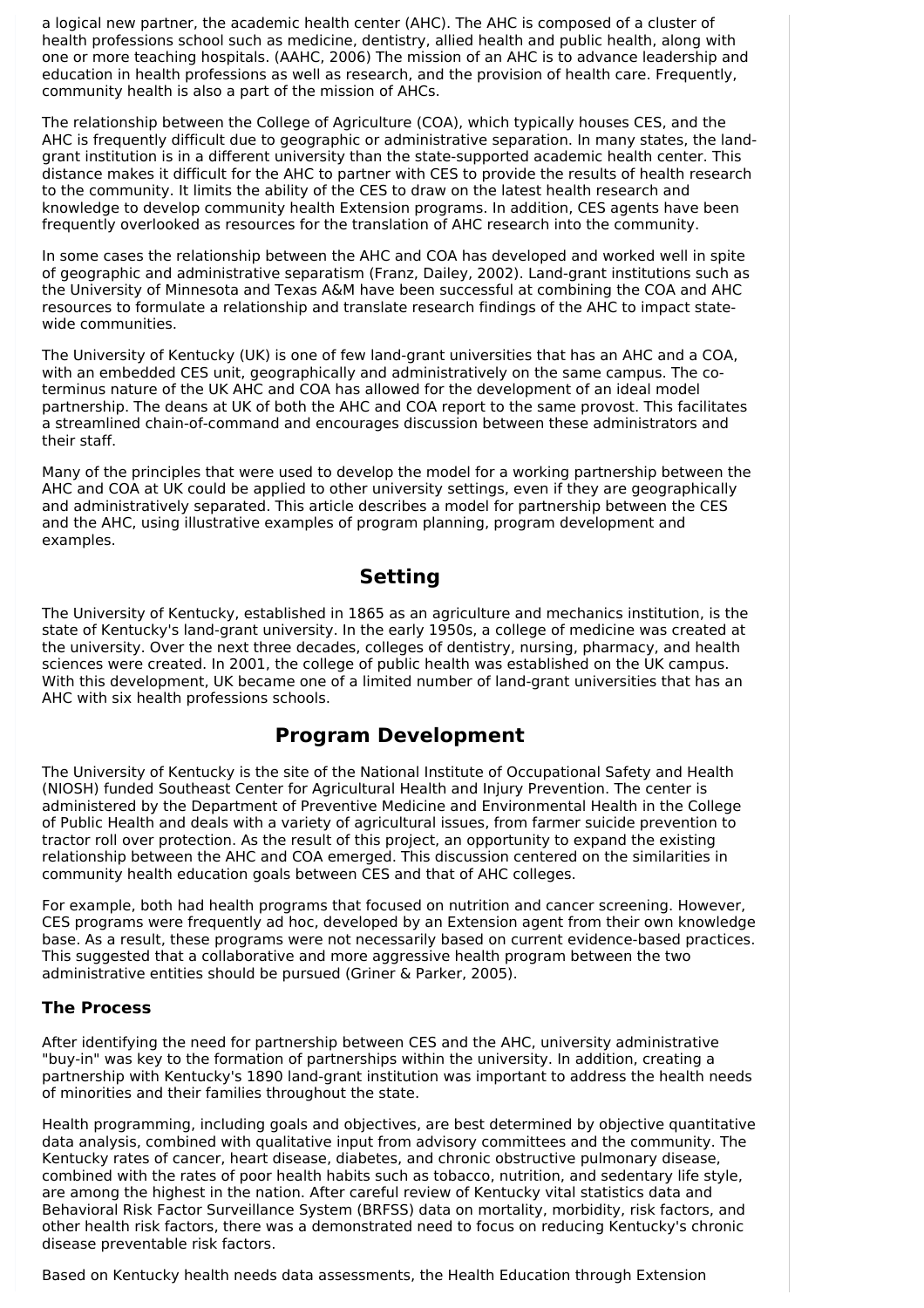Leadership Project (HEEL) was conceived. The purpose of HEEL is to influence chronic disease outcomes by encouraging sustainable lifestyle behavioral changes. These changes include dietary modification and mitigating risk factors associated with cancer, cardiovascular disease, diabetes, and mediating stressors that affect mental health and wellness, well-being of children, and domestic and family violence.

HEEL is a partnership, between the College of Public Health and the College of Agriculture and its Cooperative Extension Service unit. The project is led by a senior administrator in the school of public health and the associate director of Extension for family and consumer sciences in the COA. Formal partnerships were officially established with the College of Dentistry (to influence oral health in rural Kentucky), the College of Pharmacy (for prescription medication and over- thecounter medication compliance), and the College of Social Work (to focus on farm stress management). The program was funded through resources from the COA by the US Department of Agriculture (USDA) and its Cooperative State Research, Education and Extension Service (CSREES).

#### **Program Planning**

As a part of our effort, we looked for models of collaboration between AHC and CES/COA. Little information was available on existing partnerships. Therefore, the Healthy People 2010 goals for the nation were used to build health programming for HEEL.

The primary objectives of HEEL program are as follows:

- To educate and empower individuals and families to adopt health behaviors and lifestyles,
- To build community capacity to improve health, and
- To educate consumers to make informed health choices.

We then proceeded to accomplish the following steps:

- A UK advisory committee was created with representatives from other academic units within the university system, with ties to the community (i.e., dentistry, pharmacy, social work, Area Health Education Centers, Kentucky Cancer Program, Kentucky State University (KSU), and the state Department of Public Health).
- The health Extension specialist position was revamped to include Extension and public health duties. (Eligibility criteria included faculty status, with experience in health promotion and disease prevention program, and a good working knowledge of agriculture and CES).
- Health Extension specialists were used to conduct further program development and planning, using evidence-based community health needs assessments tools along with CES agents.
- Joint appointments in the COA and in public health were offered to health Extension specialists.

In order to make CES agents aware of the health Extension specialist resource, in-service programs were held. The UK health Extension specialists led the programs to assist Extension agents in development of their health programming. In addition, to facilitate their relationships with others in the community concerned with comparable public health missions, CES formed relationships with the local health department and the Area Health Education Centers (AHEC). Health Extension specialists also worked with homemaker groups to help them develop sustainable community health coalitions, based on community-based participatory research and methods.

To provide a continuing source of information and suggestions for our Extension agents, we established a Web site, [www.ca.uky.edu/heel/.](http://www.ca.uky.edu/heel/) The Web site provides county-specific health information that the Extension agents can use. It also provides current information on HEEL activities. This has been a successful Web site, with over a half million hits since it went on line in 2003 (HEEL, Program Development Section, 2005). In addition to the Web site, HEEL provides a monthly health bulletin, primarily intended to be used by Extension agents, but increasingly used by others interested in health behavior change.

CES agents have worked in their local communities to develop coalitions, usually using existing homemaker groups, to focus on improving lifestyle and behaviors focused on chronic disease prevention. A total of 114 counties now have coalitions that focus on chronic disease prevention. Through the efforts of the program, over 1,800 local health education programs have been offered in rural Kentucky communities.

#### **Program Examples**

Two examples illustrate successful outcomes from the HEEL program. Given that Kentucky is first in the nation for percentage of individuals who are sedentary, resulting in high rates of obesity, overweight, and other related illnesses, it was important to develop a program that addressed the needs of those who were physically inactive. A successful program associated with physical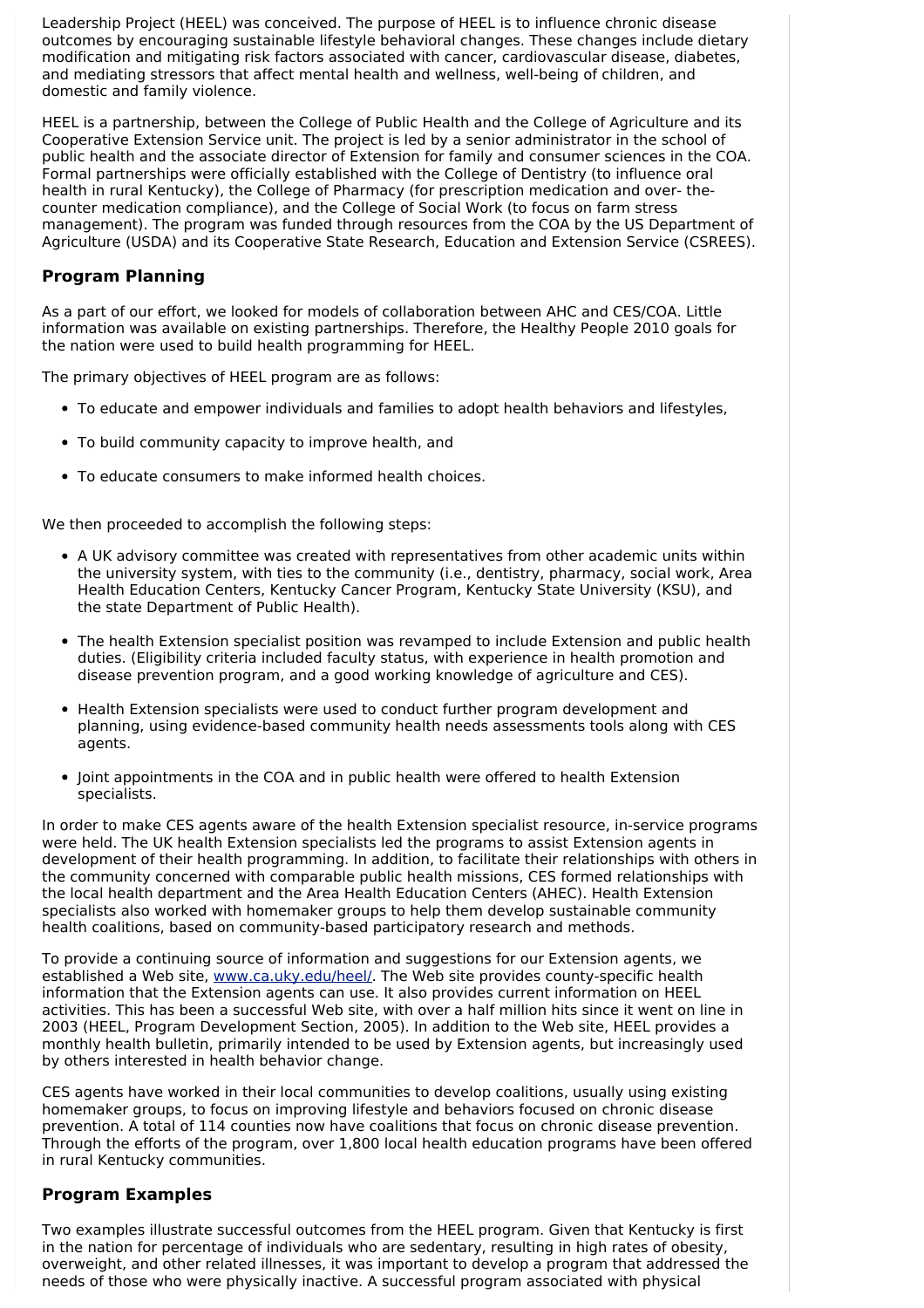inactivity--Get Moving [Kentucky!--was](http://www.joe.org/joe/2007february/iw4.shtml) created. (Editor's Note: See "Physical Activity Programming for Limited Resource Audiences: Get Moving Kentucky!" in this issue.)

Get Moving Kentucky! is an 8-week physical activity program for teams and individuals that focuses on increasing the physical activity of Kentuckians. The program invokes a friendly competition to see who can be the most active. Participants are able to track their physical activity progress via a Web-based tracking system. In order to facilitate the program statewide, HEEL partnered with the Kentucky state government's Cabinet for Health and Human Services and the UK Wellness Center (focused on improving the health and lifestyles of UK employees on the campus). In addition, using public health social marketing tools, a major media awareness campaign was conducted. The program was also endorsed by UK President Lee Todd, a well-known figure in Kentucky. Between 2004-2005 Get Moving Kentucky! was used by over 35,000 individuals statewide.

Another example of a successful HEEL program is the Drug Endangered Children Program (DEC). A growing methamphetamine abuse problem has plagued Kentucky, resulting in abandoned or abused children. To address this problem, a HEEL health Extension specialist created and managed the DEC program. The primary objective is to help professionals who have to respond to drugrelated situations that may involve children to protect these children. The program involves representatives of the following agencies: child protection, community education, healthcare, law enforcement, criminal investigation, emergency medical response teams, prevention, public health, and state government.

Numerous programs have been developed in addition to the ones we have chosen to highlight; they range across a broad spectrum of health problems and conditions and involve a number of colleges and academic departments in the academic health center and across the UK campus. The number and breadth of those programs continues to increase as those on the campus of UK discover the capacity that Extension brings to the issues that face Kentuckians.

### **Lessons Learned**

#### **Role of Extension**

There are several lessons that can be gained from HEEL development experiences. First, CES agents are a well kept health secret. In many cases, the Extension agents in Kentucky's counties were laboring with little or no involvement from the university, other than with the College of Agriculture. Extension agents are anxious to have available state-of-the-art health intervention materials to assist them in their tasks. They welcome the suggestions and assistance of AHC health professionals on the university campus.

Many partnerships and coalitions exist to address major health problems in Kentucky, as they do in other states. In many cases, the Extension agent is not thought of by faculty and staff of the AHC when developing those partnerships and coalitions. However, many health units at UK now are taking notice of the successful health programs that are being developed and are increasingly involving CES agents in their health programs.

Also, increasing the involvement of Extension in health-related programming in counties across Kentucky is essential for hard-to-reach-communities. The simple act of providing the name of the director of the local health department to the Extension agent, and the Extension agents name to the health department, with a letter from the director of Extension and the state health commissioner, has provided the impetus to inclusion of a much broader set of community participants in community health efforts.

#### **Leadership**

There has been a rapid proliferation of partnerships with the various colleges of the Academic Health Center for not only service, but also education and research activities. For example, the Extension agents are working with the AHEC in Kentucky and the medical school, so that medical students who are working in rural communities are oriented by CES agents to those communities, their nature, people, and problems.

The extent to which such a program is successful is dependent on leadership. The leadership of the president of the university, deans of the AHC colleges and COA is imperative. The COA dean must understand that the nature of Extension and the problems it must address has changed. Similarly, if the deans of health and human services programs do not feel any commitment to the communities in which they live, then the program will quickly come to an end. They will not see the advantage in partnering with the COA if it does not influence the factors that contribute to a college's reputation nationally or on the campus itself. The availability of assistance and caring leadership has made a significant impact on the morale of agents who want to be involved in addressing the health problems of their communities.

### **Conclusion**

As said at the outset, this is the initial description of a new program designed to bring CES and the AHC together to facilitate health programs and, it is hoped, improve the life and health of a state's